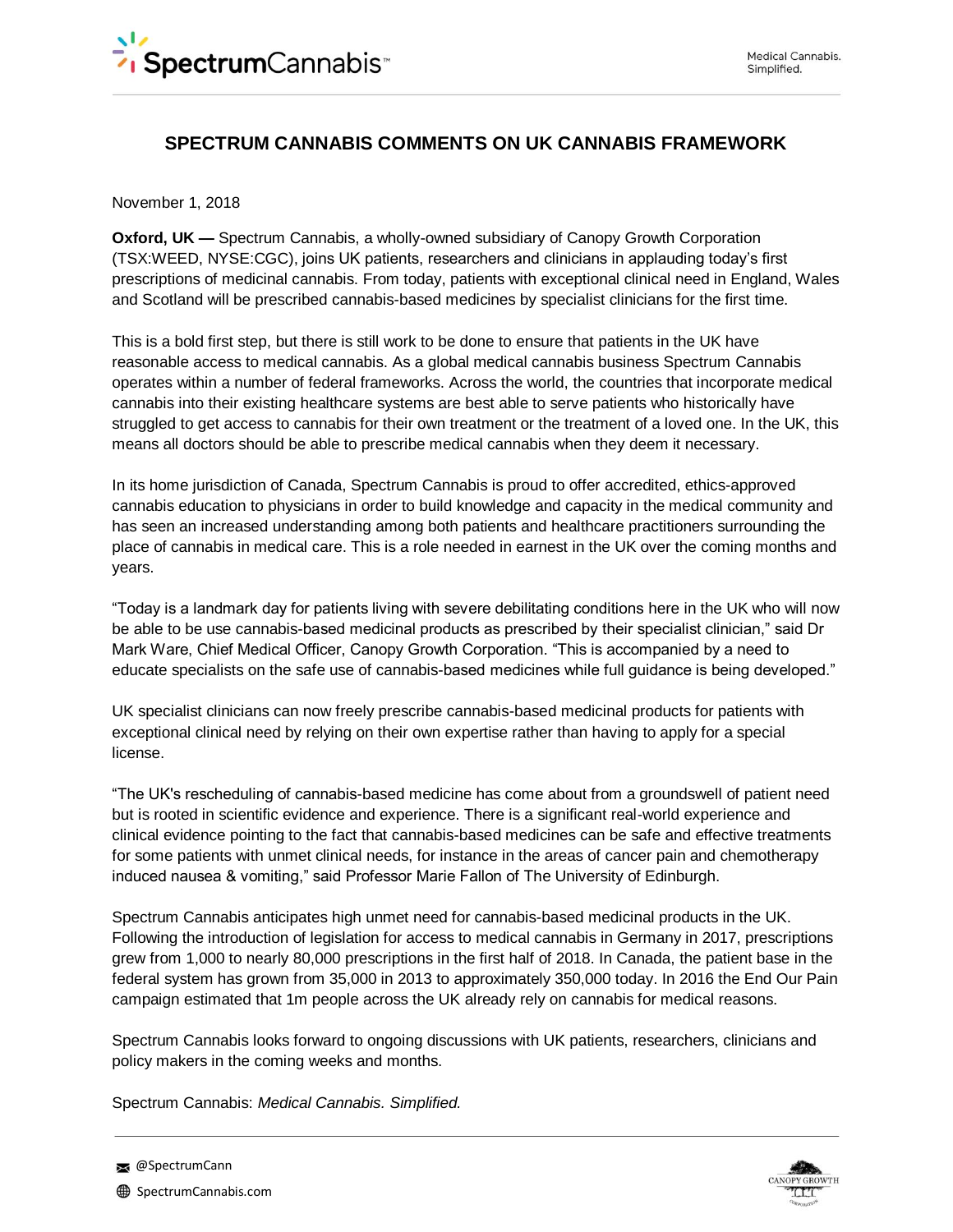

# **Contact:**

Caitlin O'Hara Media Relations Caitlin.Ohara@canopygrowth.com 613-291-3239

Investor Relations Tyler Burns Tyler.Burns@canopygrowth.com 855-558-9333 ex 122

Director: Bruce Linton tmx@canopygrowth.com

# **About Spectrum Cannabis**

Spectrum Cannabis, a wholly-owned subsidiary of Canopy Growth, is dedicated to simplifying medical cannabis for patients and healthcare practitioners. Spectrum Cannabis is an international medical business which interfaces with healthcare professionals and patients around the world. Founded in Canada, Spectrum Cannabis operates in Australia, South America, Africa and across Europe. Spectrum Cannabis products are available in a wide range of potencies and formats designed to simplify the dialogue around strength and dosage by applying a colour-coded Spectrum to categorize medical cannabis according to THC and CBD levels. Its product lineup includes whole flower cannabis, oils and new innovations such as Softgels. Through product simplification, easy dosing formats, and ongoing education of healthcare professionals, Spectrum is committed to improving the lives of medical cannabis patients around the globe.

### **About Canopy Growth Corporation**

Canopy Growth is a world-leading diversified cannabis and hemp company, offering distinct brands and curated cannabis varieties in dried, oil and Softgel capsule forms. From product and process innovation to market execution, Canopy Growth is driven by a passion for leadership and a commitment to building a world-class cannabis company one product, site and country at a time. The Company has operations in 12 countries across five continents. The Company is proudly dedicated to educating healthcare practitioners, conducting robust clinical research, and furthering the public's understanding of cannabis, and through its partly owned subsidiary, Canopy Health Innovations, has devoted millions of dollars toward cutting edge, commercializable research and IP development. Through partly owned subsidiary Canopy Rivers Corporation, the Company is providing resources and investment to new market entrants and building a portfolio of stable investments in the sector. From our historic public listing on the Toronto Stock Exchange and New York Stock Exchange to our continued international expansion, pride in advancing shareholder value through leadership is engrained in all we do at Canopy Growth. Canopy Growth has established partnerships with leading sector names including cannabis icon Snoop Dogg, breeding legends DNA Genetics and Green House seeds, and Fortune 500 alcohol leader Constellation Brands, to name but a few. Canopy Growth operates ten licensed cannabis production sites with over 4.3 million square feet of production capacity, including over 500,000 square feet of GMP certified production space. For more information visit [www.canopygrowth.com](http://www.canopygrowth.com/)

### **Notice Regarding Forward Looking Statements**

This news release contains "forward-looking statements" within the meaning of the United States Private Securities Litigation Reform Act of 1995 and "forward-looking information" within the meaning of applicable Canadian securities legislation. Often, but not always, forward-looking statements and information can be identified by the use of words such as "plans", "expects" or "does not expect", "is expected", "estimates", "intends", "anticipates" or "does not anticipate", or "believes", or variations of such words and phrases or state that certain actions, events or results "may", "could", "would", "might" or "will"